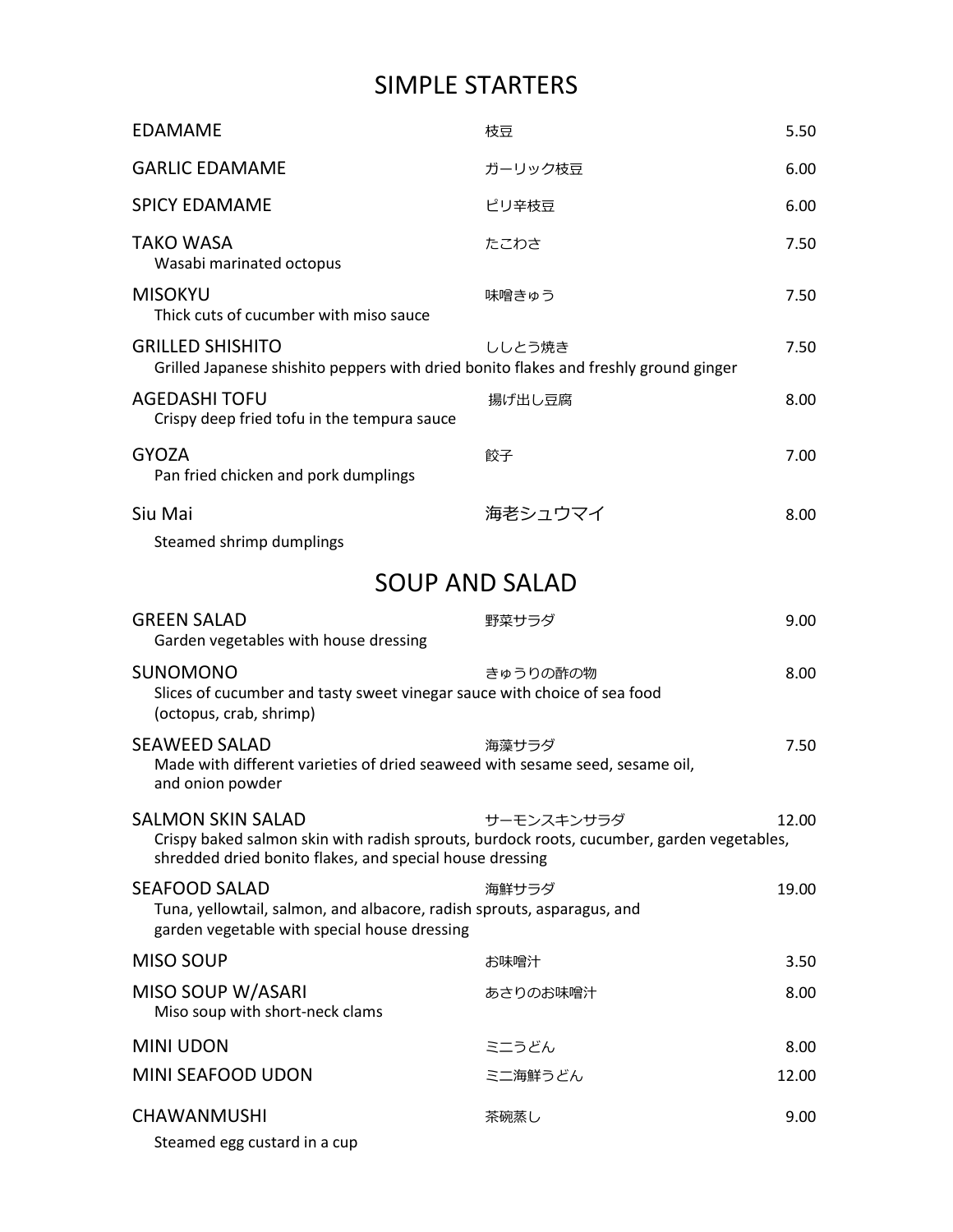## SUSHI NOGUCHI'S SIGNATURE SPECIALTIES

| <b>SUSHI TRIOLET</b>                                                                                                                                                         | <b>MP</b><br>変わり握り三種盛り |       |  |
|------------------------------------------------------------------------------------------------------------------------------------------------------------------------------|------------------------|-------|--|
| Three different kinds of Noguchi's special presentation of sushi                                                                                                             |                        |       |  |
| <b>CRISPY SPICY TUNA</b><br>Crispy deep fried sushi rice with spicy tuna and jalapeño                                                                                        | クリスピースパイシーツナ           | 16.00 |  |
| <b>SPICY TUNA TARTARE</b><br>Spicy tuna tartar with avocado on deep fried wanton skins                                                                                       | スパイシーツナタルタル            | 15.00 |  |
| <b>YELLOW TAIL SASHIMI</b><br><b>WITH JALAPENO SAUCE</b><br>Slices of yellowtail sashimi with jalapeño sauce                                                                 | はまち刺身 ハラピーニョソースかけ      | 16.00 |  |
| <b>ALBACORE SASHIMI HIRO STYLE</b><br>Slices of seared albacore with fried onions and jalapeño sauce                                                                         | びん長まぐろ刺身 フライドオニオンのせ    | 15.00 |  |
| USDA PRIME RIB-EYE TATAKI<br>USDA PRIME Rib-Eye seared, thinly sliced and served with special house ponzu sauce                                                              | 極上リブたたき                | 20.00 |  |
| <b>POKITUNA</b><br>Tuna and albacore in Hawaiian style spicy garlic ponzu sauce                                                                                              | フィシュ ポキ                | 16.00 |  |
| <b>JAPANESE CEVICHE</b><br>Tuna, yellowtail, salmon lightly marinated in fresh yuzu juice, olive oil and minced garlic                                                       | シーフードマリネ セビチェ風         | 16.50 |  |
| SALMON CARPACCIO<br>Thinly sliced smoked salmon with yuzu juice, olive oil, red onion and garlic                                                                             | サーモンのカルパッチョ            | 16.00 |  |
| Consuming raw or undercooked meats, poultry, seafood, shellfish, or eggs may increase<br>your risk of food borne illness, especially if you have certain medical conditions. |                        |       |  |

#### **We accept Visa, MasterCard, and American Express. Management reserves the right to refuse service. We charge an 18% gratuity for a party of 6 or more people and \$15.00 corkage fee per bottle**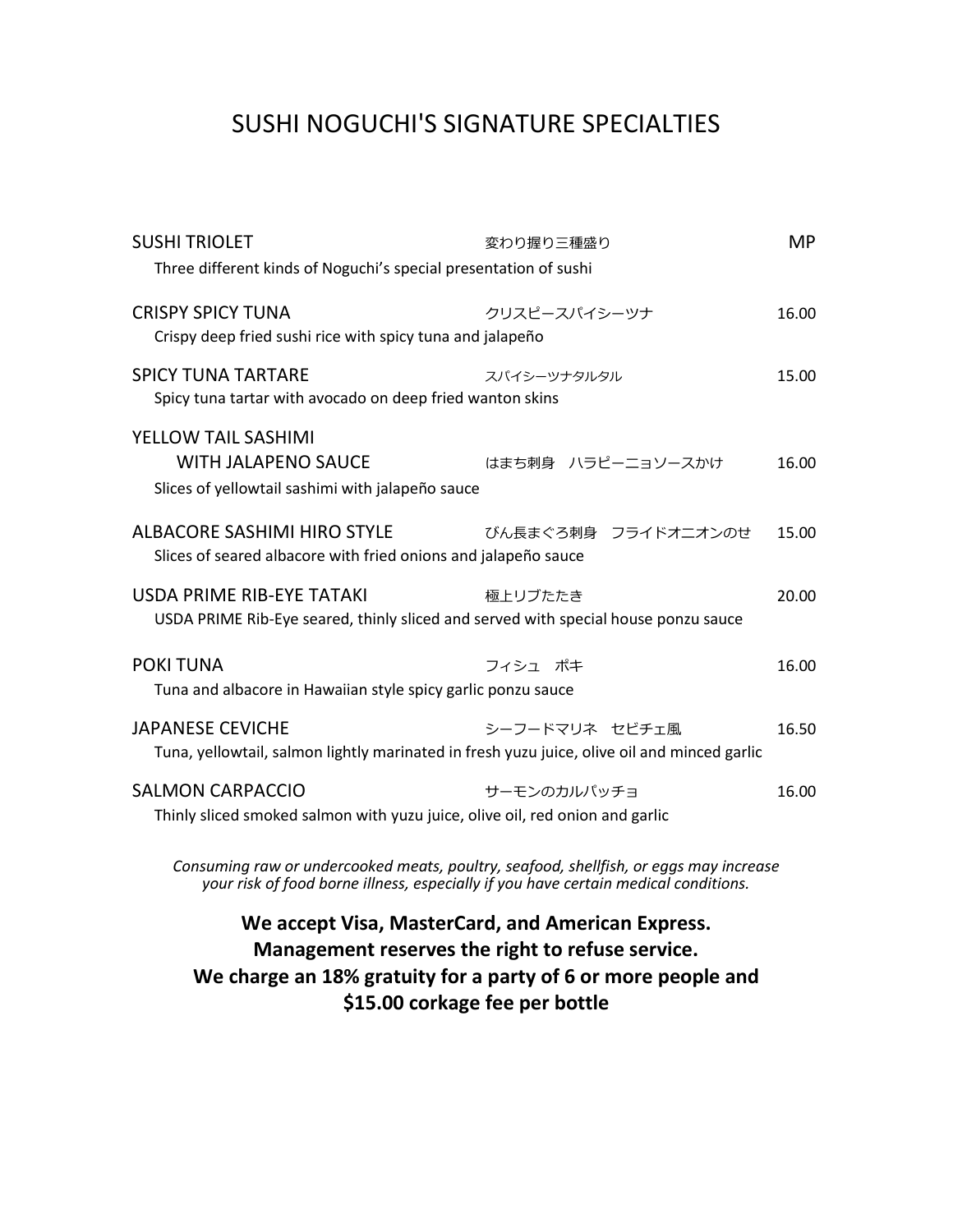# **JAPANESE TAPAS VEGETABLE**

| SAUTÉED GARLIC ASPARAGUS                                         | アスパラガスのソテー  | 8.00 |
|------------------------------------------------------------------|-------------|------|
| SHISHITO TEMPURA<br>Deep fried shishito peppers Japanese style   | しし唐の天麩羅     | 8.00 |
| AGENASU<br>Deep Fried eggplants in the tempura sauce             | 揚げ出し茄子      | 6.50 |
| <b>VEGETABLE TEMPURA</b><br>Deep fried vegetables Japanese style | 野菜の天麩羅盛り合わせ | 9.00 |

#### **SEAFOOD**

| <b>CALAMARI</b>                                                                                                                                  | イカリング揚げ     | 10.00 |
|--------------------------------------------------------------------------------------------------------------------------------------------------|-------------|-------|
| <b>SHRIMP SKEWERS</b><br>Deep Fried shrimps with panko                                                                                           | 渦巻風エビフライ    | 9.00  |
| BAKED GREEN<br><b>MUSSEL</b><br>Baked half shell green mussels with creamy miso sauce                                                            | ムール貝焼き      | 9.50  |
| <b>HALIBUT ASPARAGUS TEMPURA</b><br>Thinly sliced halibut or white meat fish wrapped around asparagus<br>and deep fried in Japanese style        | 平目とアスパラの天麩羅 | 10.50 |
| <b>STEAMED CLAM</b><br>Steamed short neck clams with sake                                                                                        | あさりの酒蒸し     | 11.00 |
| <b>DYNAMITE</b><br>Baked Scallop, onion and mushroom with house special creamy sauce                                                             | 帆立のマヨソース焼き  | 11.00 |
| <b>MIXED TEMPURA</b>                                                                                                                             | 天婦羅盛り合わせ    | 12.00 |
| <b>SALMON TO-BAN YAKI</b>                                                                                                                        | 鮭の陶板焼き      | 14.00 |
| <b>GINDARA MISOYAKI</b><br>Broiled black cod marinated in sweet miso sauce                                                                       | 銀鱈の味噌漬け焼き   | 14.00 |
| <b>CHILEAN SEABASS CHINOIS STYLE</b><br>Lightly pan fried Chilean seabass with crispy exterior served<br>in a chinois style sweet and sour sauce | シーバスの甘酢あんかけ | 23.00 |
| <b>GRILLED SALMON COLLAR</b><br>Grilled salmon cheek                                                                                             | 鮭のかま塩焼き     | 17.00 |
| <b>GRILLED YELLOWTAIL COLLAR</b><br>Grilled yellowtail cheek                                                                                     | はまちのかま塩焼き   | 19.00 |
| <b>GRILLED AMBERJACK COLLAR</b><br>Grilled amberjack cheek                                                                                       | かんぱちのかま塩焼き  | 19.00 |
| <b>DANCING CLAW</b><br>Deep fried soft shell crab with cilantro wasabi sauce                                                                     | ソフトシェルクラブ   | 18.00 |